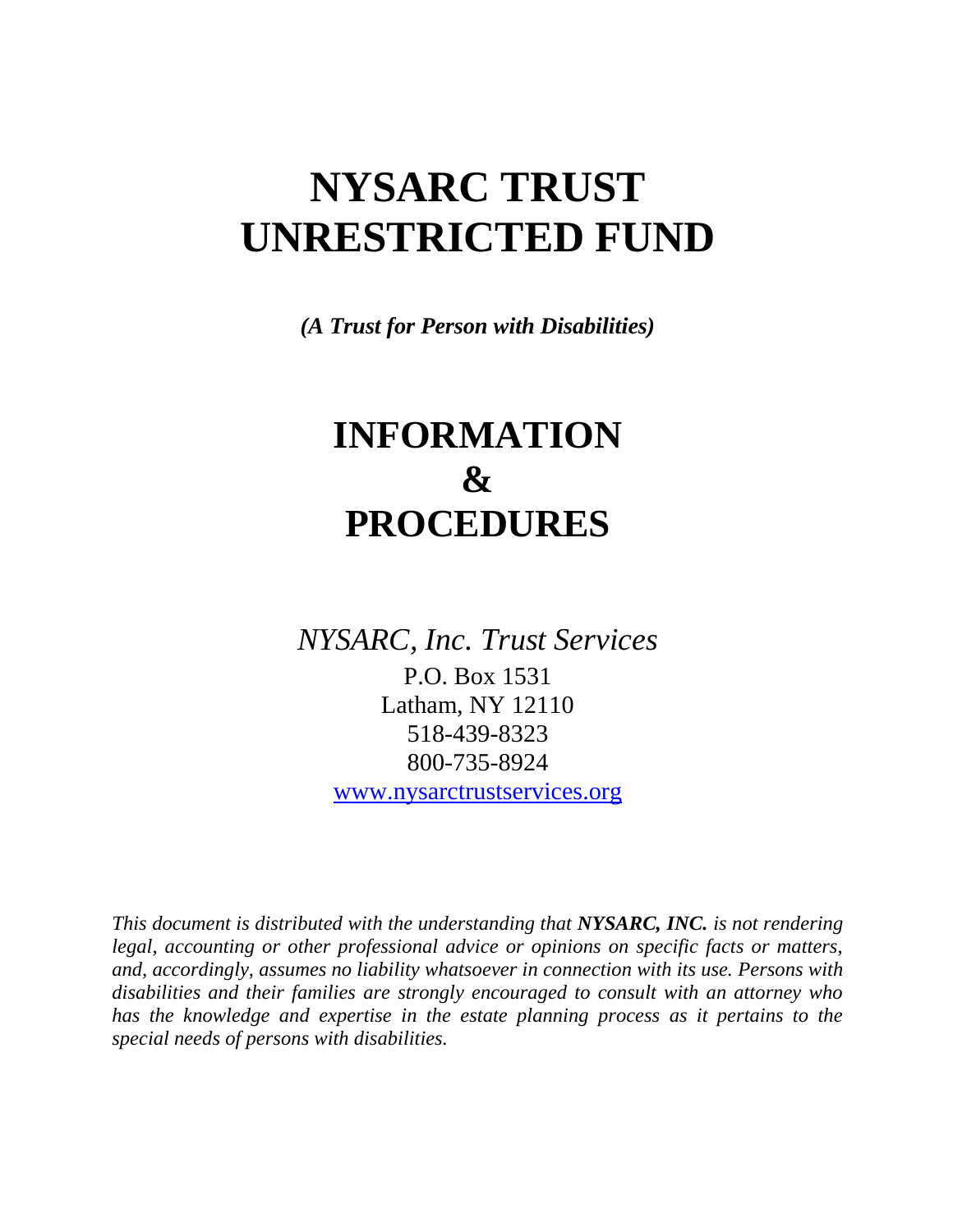## **NYSARC Trust-Unrestricted Fund Information and Procedures**

# **Table of Contents**

# **Description**

# **Page Number**

| Establishing an Account measurements are not all the material measurements and all the set of all the set of a |                         |
|----------------------------------------------------------------------------------------------------------------|-------------------------|
|                                                                                                                |                         |
|                                                                                                                |                         |
|                                                                                                                |                         |
|                                                                                                                |                         |
|                                                                                                                |                         |
|                                                                                                                |                         |
|                                                                                                                |                         |
| <b>Prohibited Distributions</b>                                                                                | $\overline{\mathbf{4}}$ |
| Disbursement Limitations (Individuals living in supportive or supervised housing) 4                            |                         |
|                                                                                                                |                         |
|                                                                                                                |                         |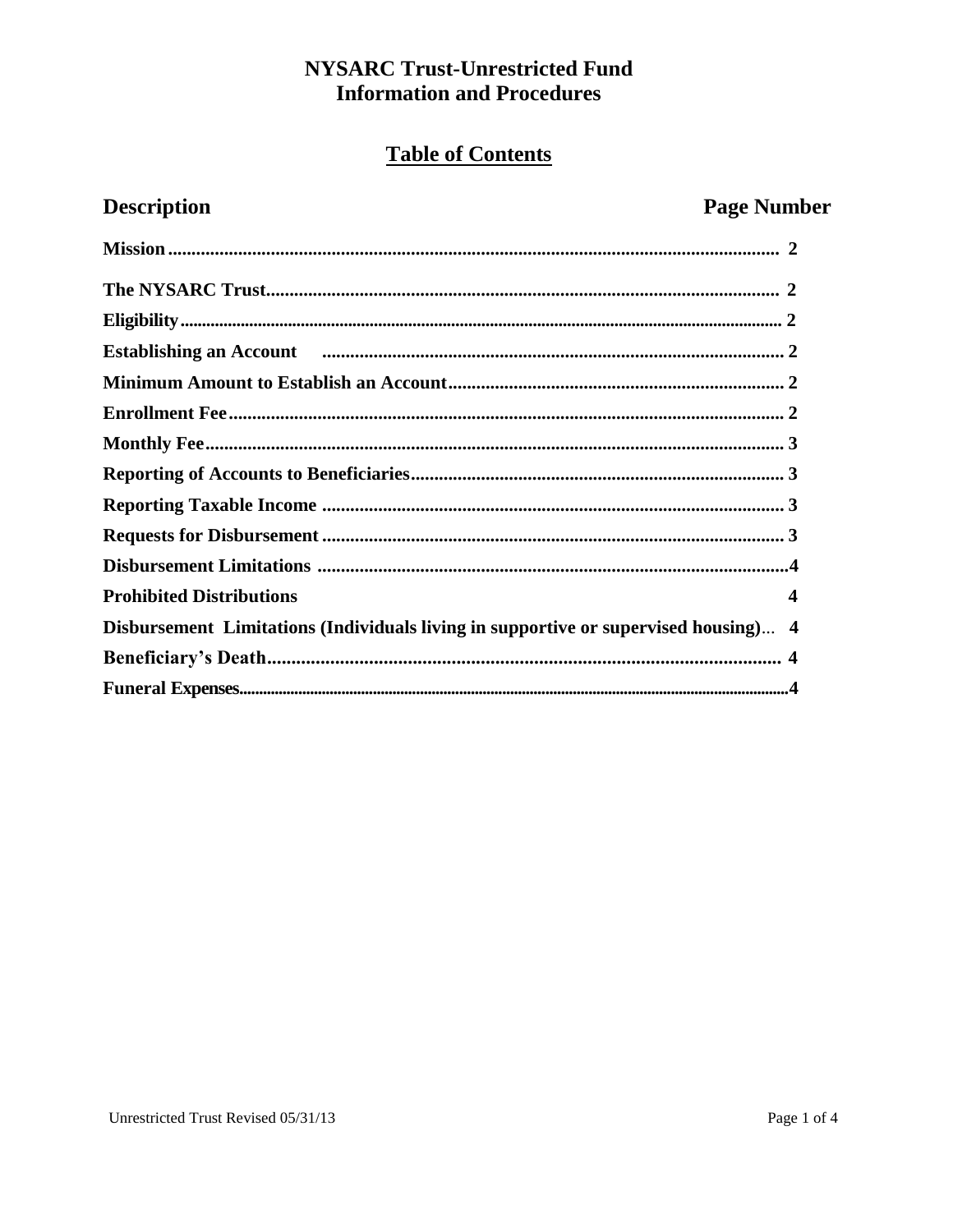### **NYSARC Trust-Unrestricted Fund Information and Procedures**

#### **Mission:**

NYSARC, Inc. Trust Services' mission is to create the opportunity, through the administration of a family of supplemental needs trust programs, for persons with a disability to remain in their natural home setting for as long as possible while maintaining the eligibility for Community Medicaid or other government benefits.

#### **Contact Information:**

NYSARC, Inc. Trust Services P.O. Box 1531 Latham, NY 12110 E-Mail Correspondence [to:](ftp://to:_trustdept@nysarc.org/) trustdept@nysarc.org Phone: 518-439-8323 or 800-735-8924 Primary Fax: 518-439-2670 [www.nysarctrustservices.org](http://www.nysarctrustservices.org/)

#### **The NYSARC Trust:**

The NYSARC Trust Unrestricted Fund is established and funded by a third party, such as a parent, grandparent, friend or relative. A Trust may be created via InterVivos Trust Agreement or Testamentary Trust. The NYSARC Trust Unrestricted Fund has been in operation since 1972.

#### **Eligibility:**

The Beneficiary must have a diagnosis of an intellectual or other developmental disability in order for the Grantor to be eligible to establish an account with the NYSARC Trust Unrestricted Fund.

#### **The following information is provided to assist with understanding how your Trust will be administered.**

#### **Establishing an Account:**

Prospective donors, grantors, or settlors should consult with their attorneys. The NYSARC Unrestricted Trust may be established via an InterVivos Trust Agreement or Testamentary Trust.

Upon receipt of an Unrestricted Trust document, it will be reviewed for consideration. The submitter will be notified of the decision.

#### **Minimum to Establish an Account:**

The minimum deposit to open or establish a NYSARC Trust Unrestricted Fund is account \$25,000.00.

#### **Enrollment fee:**

There is no enrollment fee to open a NYSARC Trust Unrestricted Fund account.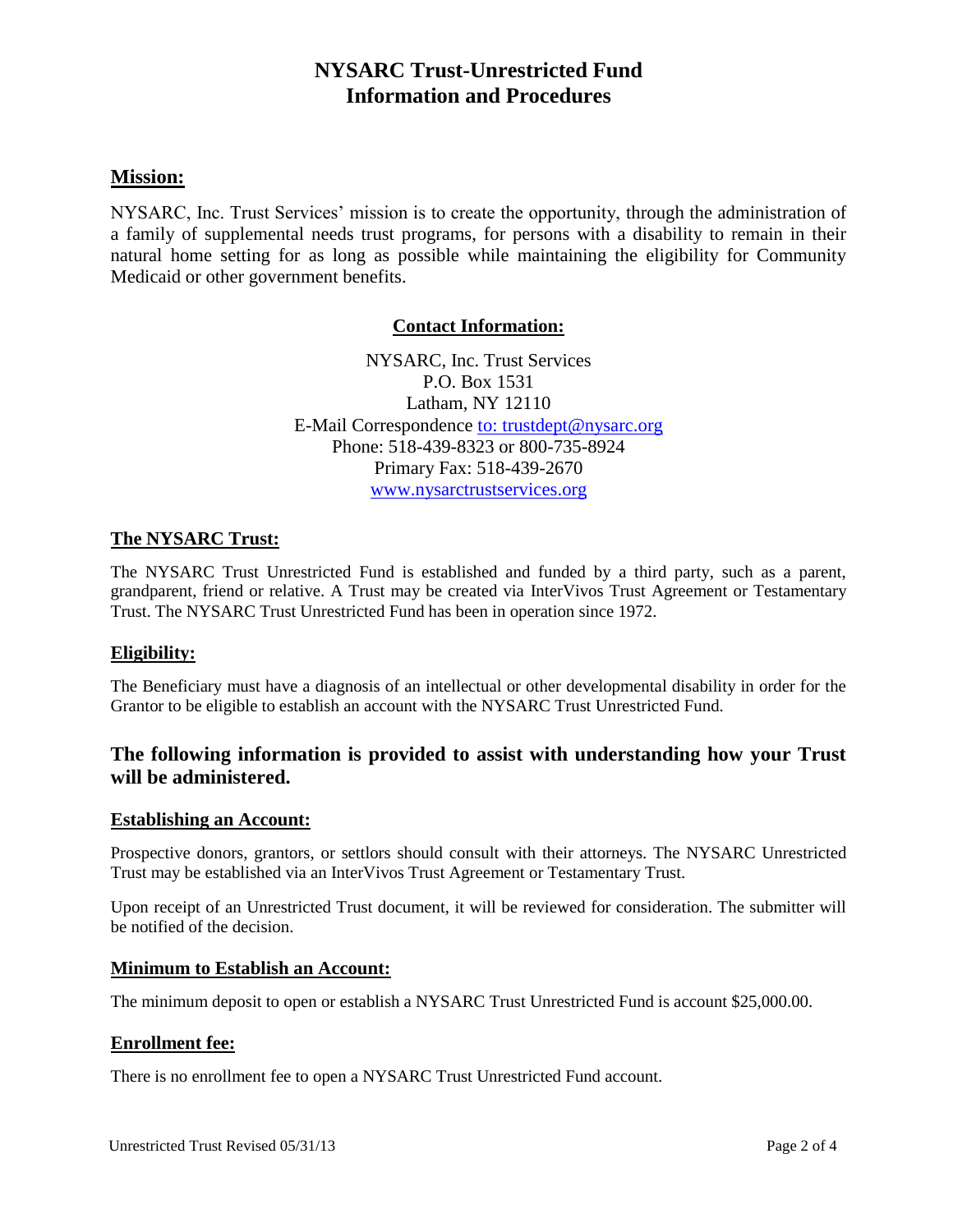## **NYSARC Trust-Unrestricted Fund Information and Procedures**

#### **Monthly Fees:**

NYSARC, Inc. does not charge trustee commissions or administration fees during the Beneficiary's life time. However, a monthly bank fee is assessed to each account.

In addition, a small annual fee for the Trust tax preparation will be charged.

#### **Reporting of Accounts to Beneficiaries:**

Account statements are prepared monthly and mailed approximately three weeks after the end of each month. Statements include detailed monthly activity for your convenience. Detailed accountings required for benefit recertification are prepared upon specific request.

#### **Reporting Taxable Income:**

NYSARC Trust files Federal form 1041 and New York State IT-205 for tax purposes. Each Beneficiary with earned taxable interest reportable on their personal income tax return will be issued a form K-1.

Interest earned but not distributed via disbursements during the year will be calculated at the Trust tax rate and reported on the Trust's tax return. Any tax incurred within the Trust is allocated to the appropriate Beneficiaries and will be deducted from their account.

#### **Requests for Disbursement:**

Requests for disbursement must be submitted in writing (disbursement request form) and include appropriate substantiation (receipt, price quote, invoice, etc.). The request must be signed by an authorized individual (i.e. the Guardian).

The request and appropriate documentation may be faxed or mailed to NYSARC, Inc. Trust Services. The disbursement request will be reviewed by an authorized NYSARC, Inc. Trust Services representative and upon approval the requests may take up to fourteen (**14)** days for processing. Approval is at the sole discretion of the Trustees. The primary consideration in all request reviews is to protect the Beneficiary's government benefits. Lack of documentation will result in delayed processing time of disbursement requests.

All requests must be for the sole benefit of the account Beneficiary and have been incurred within 90 days of submission.

|  | <b>Mail Disbursement Request To:</b> |  | <b>Fax Disbursement Request To:</b> |  |
|--|--------------------------------------|--|-------------------------------------|--|
|--|--------------------------------------|--|-------------------------------------|--|

NYSARC, Inc. Trust Services **Primary Fax:** (**518) 439-2670** P.O. Box 1531 Latham, NY 12054

**[E-Mail Correspondence To:](ftp://E-Mail_Correspondence_To:_Trustdept@nysarc.org/)** Trustdept@nysarc.org